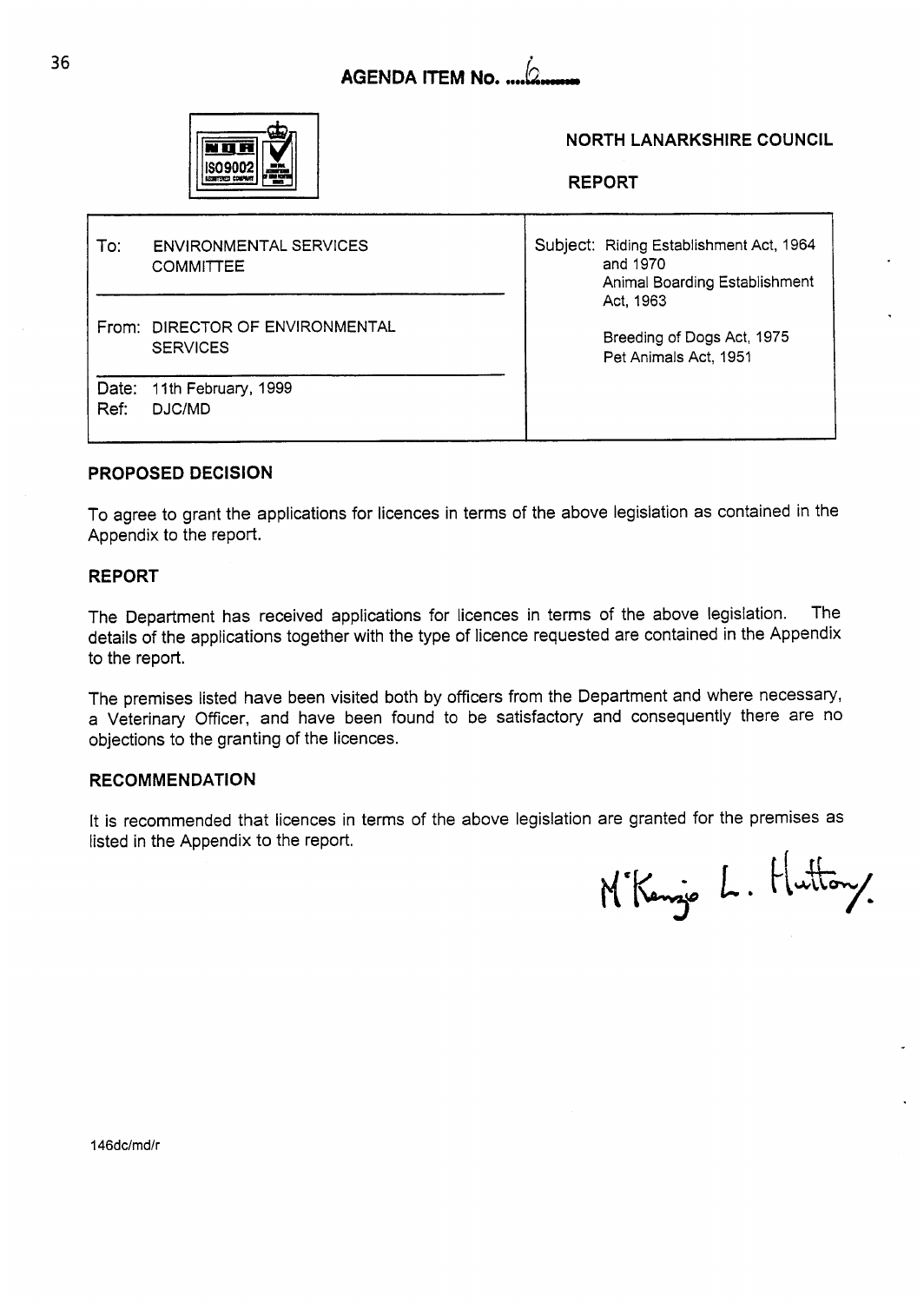## RIDING ESTABLISHMENTS

| <b>Applicant's Name</b> | Trading Name                 | <b>Address of Premises</b> |                   |                |         |  |
|-------------------------|------------------------------|----------------------------|-------------------|----------------|---------|--|
| Ms Dawn Harrison        | <b>Tannoch Farm Stables</b>  | Tannoch Farm               | Palacerigg        | Cumbernauld    |         |  |
| <b>Mrs Marion Reid</b>  | <b>Dalzell Riding School</b> | Manse Road                 | Motherwell        | <b>ML1 2DF</b> |         |  |
| Miss Anitalea Downie    | Roundknowe Farm              | Roundknowe Road            | <b>Uddingston</b> | <b>G717TS</b>  |         |  |
| Mr R Chalmers           | <b>Woodend Equestrian</b>    | <b>Woodend Farm</b>        | Kilsyth           | Glasgow        | G65 0PZ |  |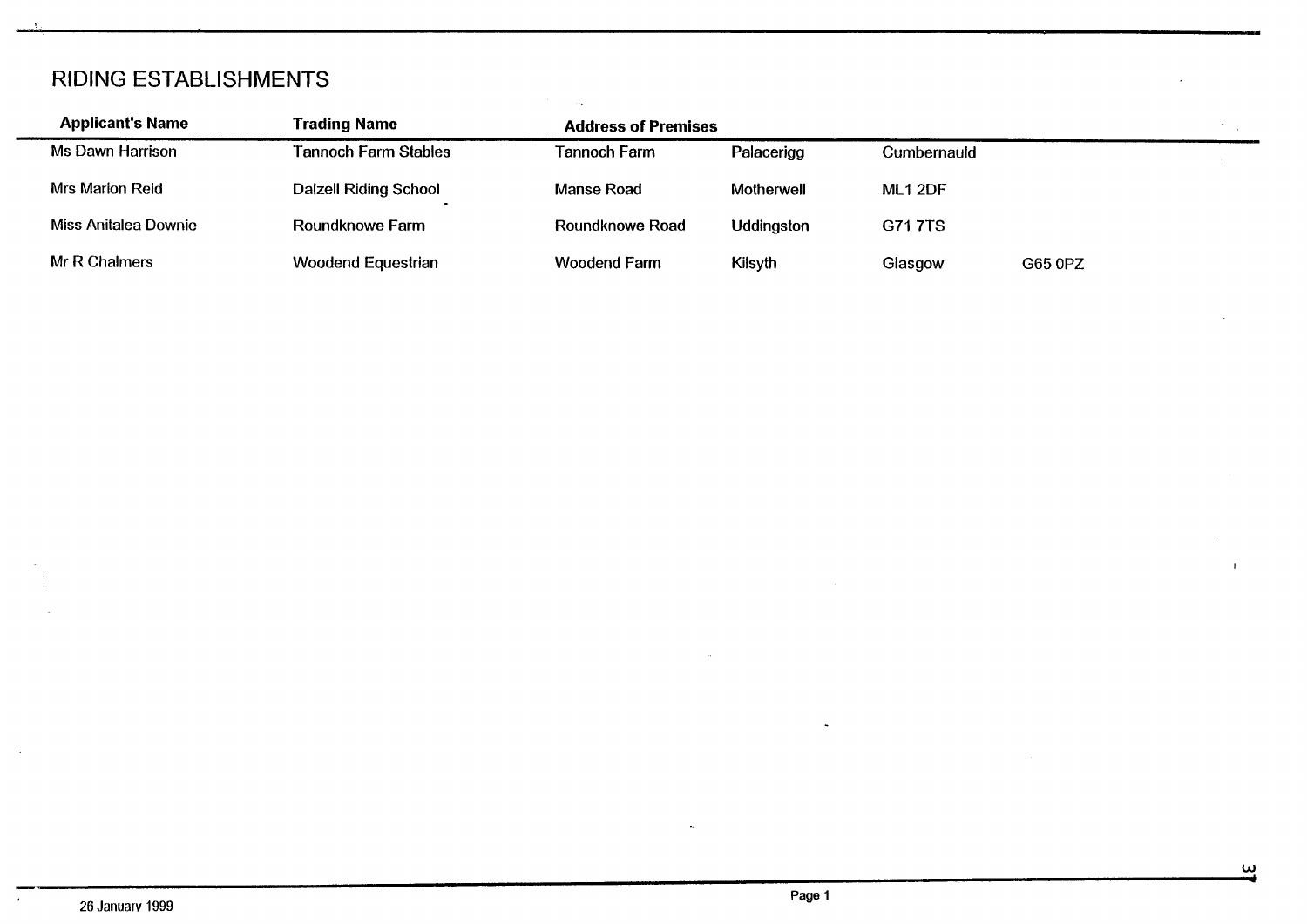### ANIMAL BOARDING

| <b>Applicant's Name</b> | <b>Trading Name</b>               | <b>Address of Premises</b> |                      |                    |                     |
|-------------------------|-----------------------------------|----------------------------|----------------------|--------------------|---------------------|
| Mrs P Wade              | <b>Crowbank Cattery</b>           | <b>Crowbank House</b>      | <b>Arns</b>          | <b>Cumbernauld</b> | G67 3JW             |
| Mrs M S Fleming         | Burnbank Cottage Kennels & Catter | <b>Burnbank Cottage</b>    | <b>Gavel Road</b>    | <b>Kilsyth</b>     | G65 9LQ             |
| Ms M Blaikie            | <b>Courtyard Pet Hotel</b>        | Garden Cottage             | Chryston             | Glasgow            | G69 9JF             |
| Mr F West               | <b>Castlehill Cattery</b>         | <b>Castlehill Road</b>     | Wishaw               | ML2 ORL            |                     |
| Mr Robert Bell Murphy   | <b>Priory Lodge Pet Centre</b>    | North Lodge House          | Cambusnethan Prio    | Wishaw             | ML <sub>2</sub> ORL |
| Mr D McSeveney          | <b>Brownhill Kennels</b>          | West Benhar Road           | <b>Harthill</b>      | <b>Shotts</b>      | <b>ML7 5TG</b>      |
| Mr D Bradley            | <b>East Belmont</b>               | Overtown                   | Wishaw               |                    |                     |
| Ms C Duffy              | <b>Orbiston Kennels</b>           | 320 Motherwell Road        | <b>Bellshill</b>     | ML4 2RY            |                     |
| Mr Matthew Parks        | <b>Woodhall Boarding Kennels</b>  | <b>Woodhall Estate</b>     | Calderbank           | ML6 8RS            |                     |
| Mr Robert Sharkey       | <b>Holehills Kennels</b>          | 30 Stirling Road           | Airdrie              | ML67JA             |                     |
| Mrs Janette Irvine      | <b>Millvins Boarding Kennels</b>  | <b>Ivy Cottage</b>         | <b>Carnbroe Road</b> | Coatbridge         | <b>ML54SG</b>       |

 $\sim 10^7$ 

**W**  *03* 

 $\mathbf{I}$ 

 $\overline{\phantom{a}}$ 

J.

 $\mathbf{z} = \mathbf{z} \times \mathbf{z}$  .

.:

..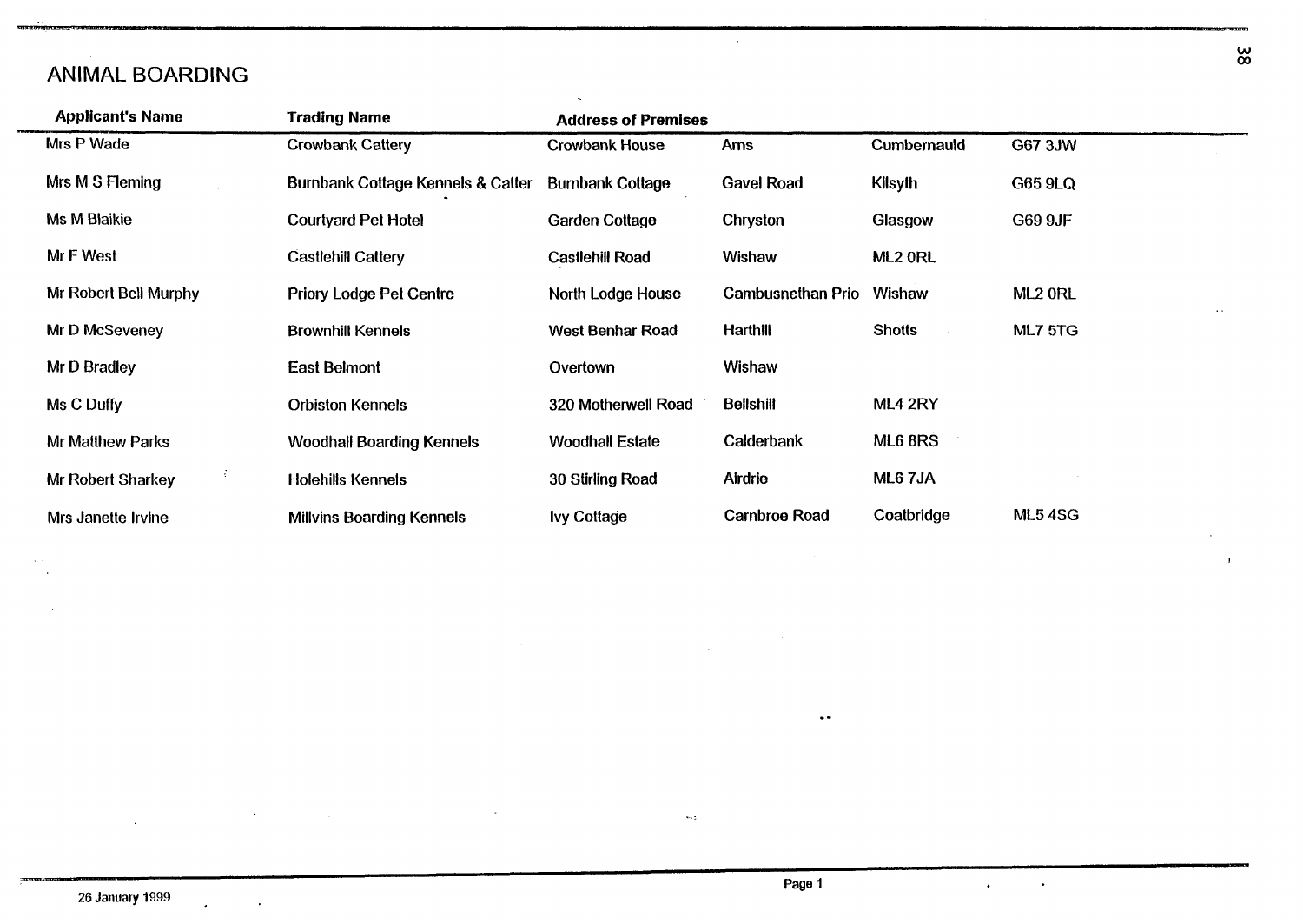# BREEDING OF DOGS

| <b>Applicant's Name</b> | <b>Trading Name</b>               | <b>Address of Premises</b> |                   |         |         |
|-------------------------|-----------------------------------|----------------------------|-------------------|---------|---------|
| Mrs M S Fleming         | Burnbank Cottage Kennels & Catter | <b>Burnbank Cottage</b>    | <b>Gavel Road</b> | Kilsyth | G65 9LQ |
| Mr D Bradley            | <b>East Belmont</b>               | Overtown                   | Wishaw            |         |         |
| Mrs B Brown             | 237 Biggar Road                   | Newarthill                 | Motherwell        | ML1 5LX |         |
| Mr Robert Sharkey       | <b>Holehills Kennels</b>          | 30 Stirling Road           | Airdrie           | ML6 7JA |         |

 $\sim 45^{\circ}$ v.

-,

.-